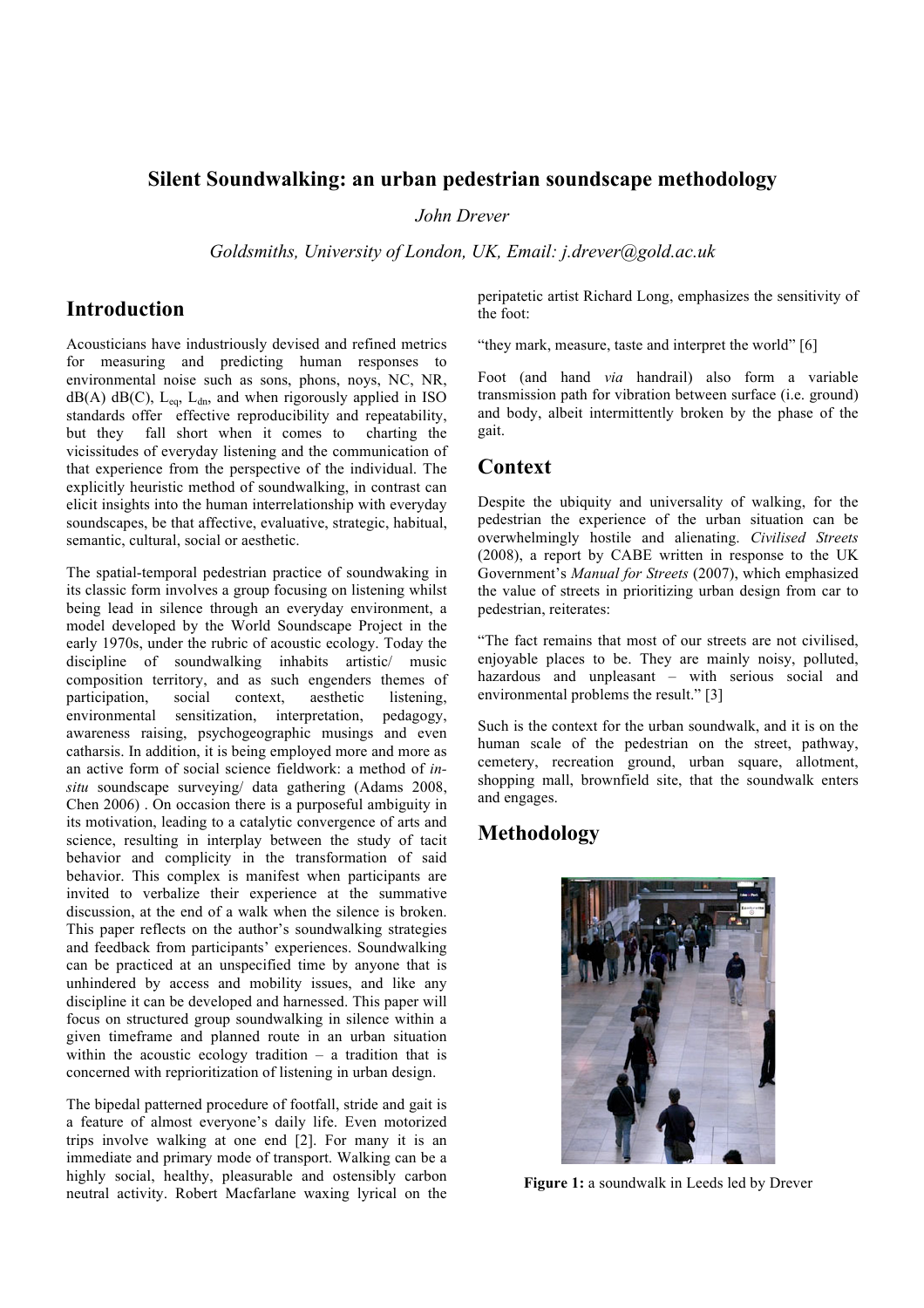Taking into account practical issues that tend to influence a walk (timescale, starting and end points, abilities of the walkers, participants' agendas, background and demographic, weather, etc.) there remains abiding effective protocol that were established by the World Soundscape Project led by R. Murray Schafer in the early 1970s (for a detailed historical account of soundwalking see Drever 2009 [3]). Once the group has assembled, the walk leader prepares the walkers. This could include a discussion on listening methods, anticipation of what will be encountered considering the geography and timing, and a reminder of health and safety issues in particular related to traffic (the walkers are encourage to reflect on tacit sensory behavior but this can in turn make them vulnerable to the dangers of the street). It is important to establish a trustworthy contract between the group and the leader. Next, the group is invite to adopt a number of rules: no talking for the duration of the walk; mobiles phone turned off; no recording of the walk (audio or visual); walk in a single line following the leader. Whilst the first three rules are common practice for a classical music concert going audience, the final rule impedes the individual walker from adverse crowding effects.

#### Schafer advices:

"… a good rule is to spread out the participants so that each is just out of earshot of the footsteps of the person in front. By listening constantly for the footsteps of the person ahead, the ears are kept alert; but at the same time a privacy for reflection is afforded." [8]

There can be are moments of crowding at street crossings, but the group can quickly spread out again, concertina-like. Every time I lead a group I am acutely aware of the walker immediately behind me – footsteps can provide an eloquent building acoustics reference tool akin to a geologist's rock hammer. During one walk, the walker behind me continually tossed and caught his set of keys for the duration of the walk, providing unparalleled acoustic illumination of the space (of which he apparently was blissfully unaware). Walking is kept at an unusually (for most) slow pace. For example if a route traverses an escalator, the group would travel at that given speed. The slow pace appears to help shift habitual listening practices, and allows people to simply take their time. Slow walking and contemplation come hand in hand, and the walkers must remind themselves not to become too introspective in their listening.

The nature of the attentive group (i.e. more than one) experience again links back to a ritualistic music performance experience, which can engender a heightened listening experience. The group also provides support for one another, helping maintain the discipline of focused listening. The role of the leader here is fundamental, taking on all the daily concerns of timekeeping and navigation, leaving the walkers the erstwhile unprecedented luxury of focusing on listening – a faculty that is on tap, but due to everyday pressures is seldom exercised for any significant duration. There is of course a strong performance aspect to a group of silent people walking down a street slowly in a crocodile pattern, which can be regarded as advantageous or problematic – a transparent soundwalk is less likely to transform its surroundings. Moreover in many inner-city zones there are legal restrictions for group activities.

At carefully chosen points the group may stop momentarily to regroup, rest and to listen stationary – a shift from moving through the soundscape. I often choose locations that are designed as public sites of relaxation provided with urban furniture. The silence is broken at the end of the walk, whilst the group is still *in situ*, and participants are encouraged to openly share their experiences, thoughts and concerns.

# **The Route**

The route, planned in advance, forms a veritable open musical score, and may encompass public, domestic and privatized space (i.e. shopping mall) accessible and traversable by pedestrians without compromising the safety of the participants, and adversely encroaching on residents' privacy.

Through movement the vicissitudes of the spatial-temporal urban acoustic can be played with. A sound source such as a building, initially encountered as a plane source can be experienced from difference locations, alternating from plane to line to point source and back again. A discrete point source such as an alarm can be augmented as it rebounds throughout the canyons of the city to produce a feeling of envelopment. Erstwhile overlooked uncanny antiphonal moments of auditory serendipity are brought to our consciousness, through the convergence of spatially differentiated points, lines and planes, cohering simultaneous and successive relationships of rhythm, melody and harmony. Transitions from narrow reverberant streets, enclosed by parallel glass façades to free field open space, may provide relative moments of tranquility and respite.

The route may seek out "sound-conscious urban design" [5], most infamously articulated by the mandatory water feature. Equally, to be literally exposed to the imposition of governmental standards on noise control, or stimulated by the cognitively manipulative world of the corporate soundscape. The walk may even probe at the role of sound in the make up and dovetailing of *genius loci* – provoking issues of identity and rootedness, as the group traverses neighboring zones of otherness: ethnicity, class, religion, and so on.

## **Some Responses**

The concluding discussions, from over 15 years of soundwalking, demonstrate the detailed listening that has been practice. When participants have known the territory, they have often found the walk has provided a new sense of discovery and surprise:

- A euphoric participant talked from an hedonic perspective of the perfect cinematic-like surround-sound composition that had been opened up to him offering infinite detail.
- Another bemoaned the onslaught of the noise of the city, as the exercise had engendered a process of